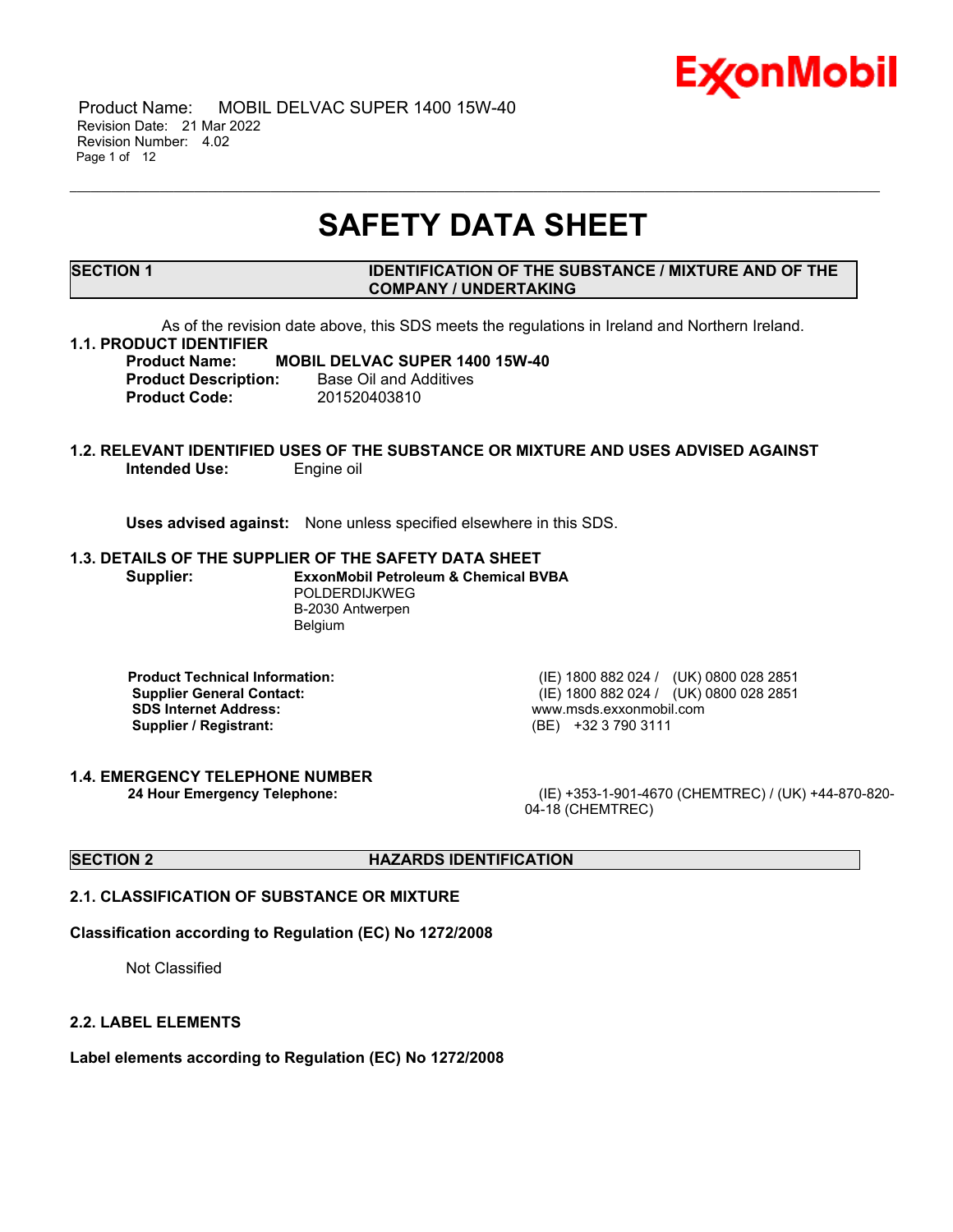

 Product Name: MOBIL DELVAC SUPER 1400 15W-40 Revision Date: 21 Mar 2022 Revision Number: 4.02 Page 2 of 12

#### **Hazard Statements:**

#### Supplemental:

EUH210: Safety data sheet available on request.

# **2.3. OTHER HAZARDS**

#### **Physical / Chemical Hazards:**

No significant hazards.

#### **Health Hazards:**

High-pressure injection under skin may cause serious damage. Excessive exposure may result in eye, skin, or respiratory irritation.

\_\_\_\_\_\_\_\_\_\_\_\_\_\_\_\_\_\_\_\_\_\_\_\_\_\_\_\_\_\_\_\_\_\_\_\_\_\_\_\_\_\_\_\_\_\_\_\_\_\_\_\_\_\_\_\_\_\_\_\_\_\_\_\_\_\_\_\_\_\_\_\_\_\_\_\_\_\_\_\_\_\_\_\_\_\_\_\_\_\_\_\_\_\_\_\_\_\_\_\_\_\_\_\_\_\_\_\_\_\_\_\_\_\_\_\_\_

#### **Environmental Hazards:**

No significant hazards.Material does not meet the criteria for PBT or vPvB in accordance with REACH Annex XIII.

#### **SECTION 3 COMPOSITION / INFORMATION ON INGREDIENTS**

**3.1. SUBSTANCES** Not Applicable. This material is regulated as a mixture.

#### **3.2. MIXTURES**

This material is defined as a mixture.

# **Reportable hazardous substance(s) complying with the classification criteria and/or with an exposure limit (OEL)**

| <b>Name</b>                                                               | CAS#       | EC#       | <b>Registration#</b> | <b>Concentration</b> | <b>GHS/CLP</b>                                                                                                              |
|---------------------------------------------------------------------------|------------|-----------|----------------------|----------------------|-----------------------------------------------------------------------------------------------------------------------------|
|                                                                           |            |           |                      |                      | classification                                                                                                              |
| ZINC BISIO-(6-METHYLHEPTYL)] BISIO-<br>((SEC-BUTYL)] BIS(DITHIOPHOSPHATE) | 93819-94-4 | 298-577-9 | 01-2119543726-33     | $1 - 5\%$            | [Acute Tox. 5 H303],<br>[Aquatic Acute 2 H401].<br>Aquatic Chronic 2 H411,<br><b>Skin Irrit. 2 H315.</b><br>Eye Dam. 1 H318 |

Note - any classification in brackets is a GHS building block that was not adopted by the EU in the CLP regulation (No 1272/2008) and therefore is not applicable in the EU or in non-EU countries which have implemented the CLP regulation and is shown for informational purposes only.

Note: See SDS Section 16 for full text of hazard statements.

# **SECTION 4 FIRST AID MEASURES**

### **4.1. DESCRIPTION OF FIRST AID MEASURES**

#### **INHALATION**

Remove from further exposure. For those providing assistance, avoid exposure to yourself or others. Use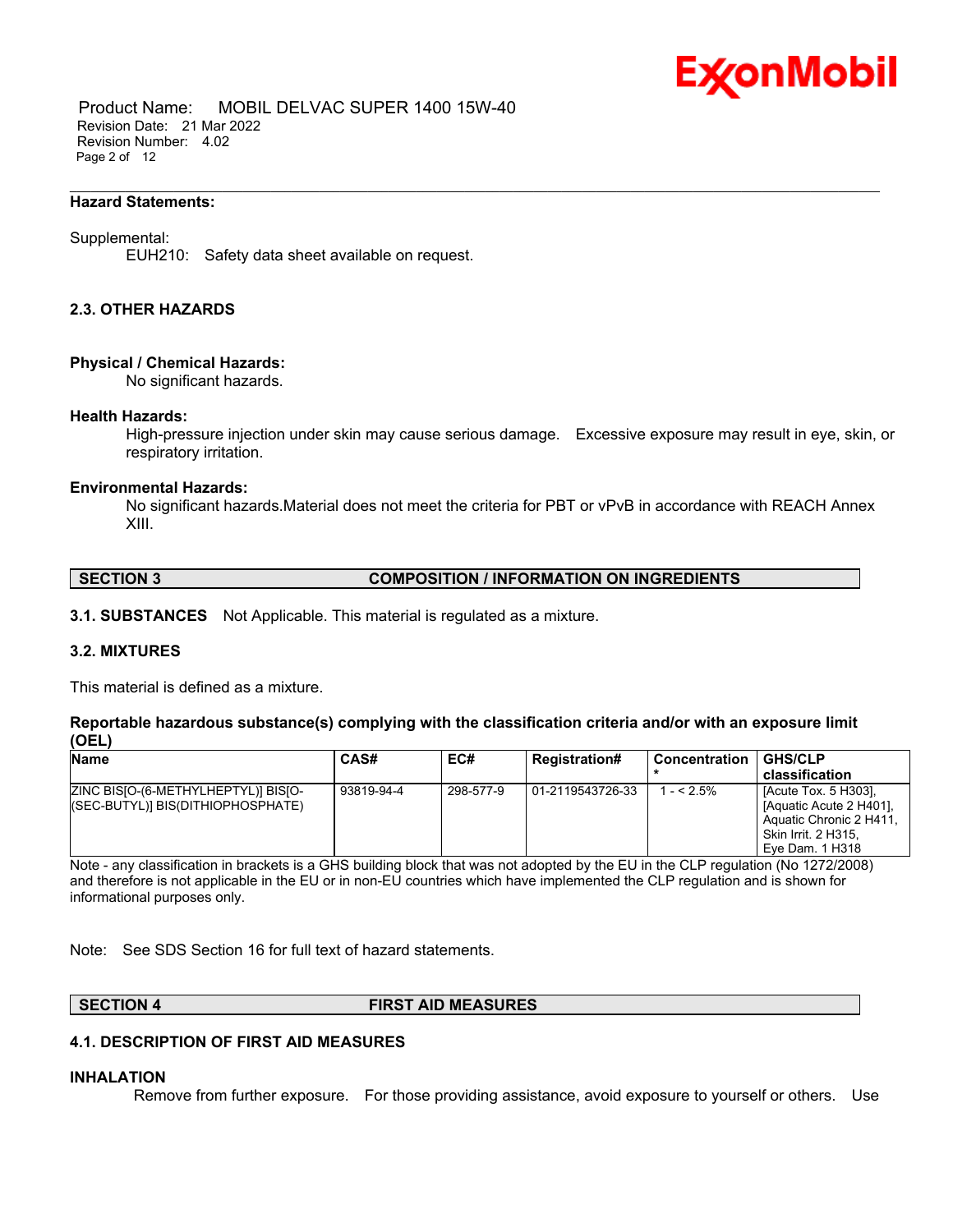

 Product Name: MOBIL DELVAC SUPER 1400 15W-40 Revision Date: 21 Mar 2022 Revision Number: 4.02 Page 3 of 12

> adequate respiratory protection. If respiratory irritation, dizziness, nausea, or unconsciousness occurs, seek immediate medical assistance. If breathing has stopped, assist ventilation with a mechanical device or use mouth-to-mouth resuscitation.

\_\_\_\_\_\_\_\_\_\_\_\_\_\_\_\_\_\_\_\_\_\_\_\_\_\_\_\_\_\_\_\_\_\_\_\_\_\_\_\_\_\_\_\_\_\_\_\_\_\_\_\_\_\_\_\_\_\_\_\_\_\_\_\_\_\_\_\_\_\_\_\_\_\_\_\_\_\_\_\_\_\_\_\_\_\_\_\_\_\_\_\_\_\_\_\_\_\_\_\_\_\_\_\_\_\_\_\_\_\_\_\_\_\_\_\_\_

# **SKIN CONTACT**

Wash contact areas with soap and water. If product is injected into or under the skin, or into any part of the body, regardless of the appearance of the wound or its size, the individual should be evaluated immediately by a physician as a surgical emergency. Even though initial symptoms from high pressure injection may be minimal or absent, early surgical treatment within the first few hours may significantly reduce the ultimate extent of injury.

# **EYE CONTACT**

Flush thoroughly with water. If irritation occurs, get medical assistance.

# **INGESTION**

First aid is normally not required. Seek medical attention if discomfort occurs.

# **4.2. MOST IMPORTANT SYMPTOMS AND EFFECTS, BOTH ACUTE AND DELAYED**

Local necrosis as evidenced by delayed onset of pain and tissue damage a few hours after injection.

# **4.3. INDICATION OF ANY IMMEDIATE MEDICAL ATTENTION AND SPECIAL TREATMENT NEEDED**

The need to have special means for providing specific and immediate medical treatment available in the workplace is not expected.

# **SECTION 5 FIRE FIGHTING MEASURES**

# **5.1. EXTINGUISHING MEDIA**

**Suitable Extinguishing Media:** Use water fog, foam, dry chemical or carbon dioxide (CO2) to extinguish flames.

**Unsuitable Extinguishing Media:** Straight streams of water

# **5.2. SPECIAL HAZARDS ARISING FROM THE SUBSTANCE OR MIXTURE**

**Hazardous Combustion Products:** Aldehydes, Incomplete combustion products, Oxides of carbon, Smoke, Fume, Sulphur oxides

# **5.3. ADVICE FOR FIRE FIGHTERS**

**Fire Fighting Instructions:** Evacuate area. Prevent run-off from fire control or dilution from entering streams, sewers or drinking water supply. Fire-fighters should use standard protective equipment and in enclosed spaces, self-contained breathing apparatus (SCBA). Use water spray to cool fire exposed surfaces and to protect personnel.

#### **FLAMMABILITY PROPERTIES**

**Flash Point [Method]:** >200°C (392°F) [ASTM D-92] **Upper/Lower Flammable Limits (Approximate volume % in air):** UEL: 7.0 LEL: 0.9 [test method unavailable] **Autoignition Temperature:** No data available

# **SECTION 6 ACCIDENTAL RELEASE MEASURES**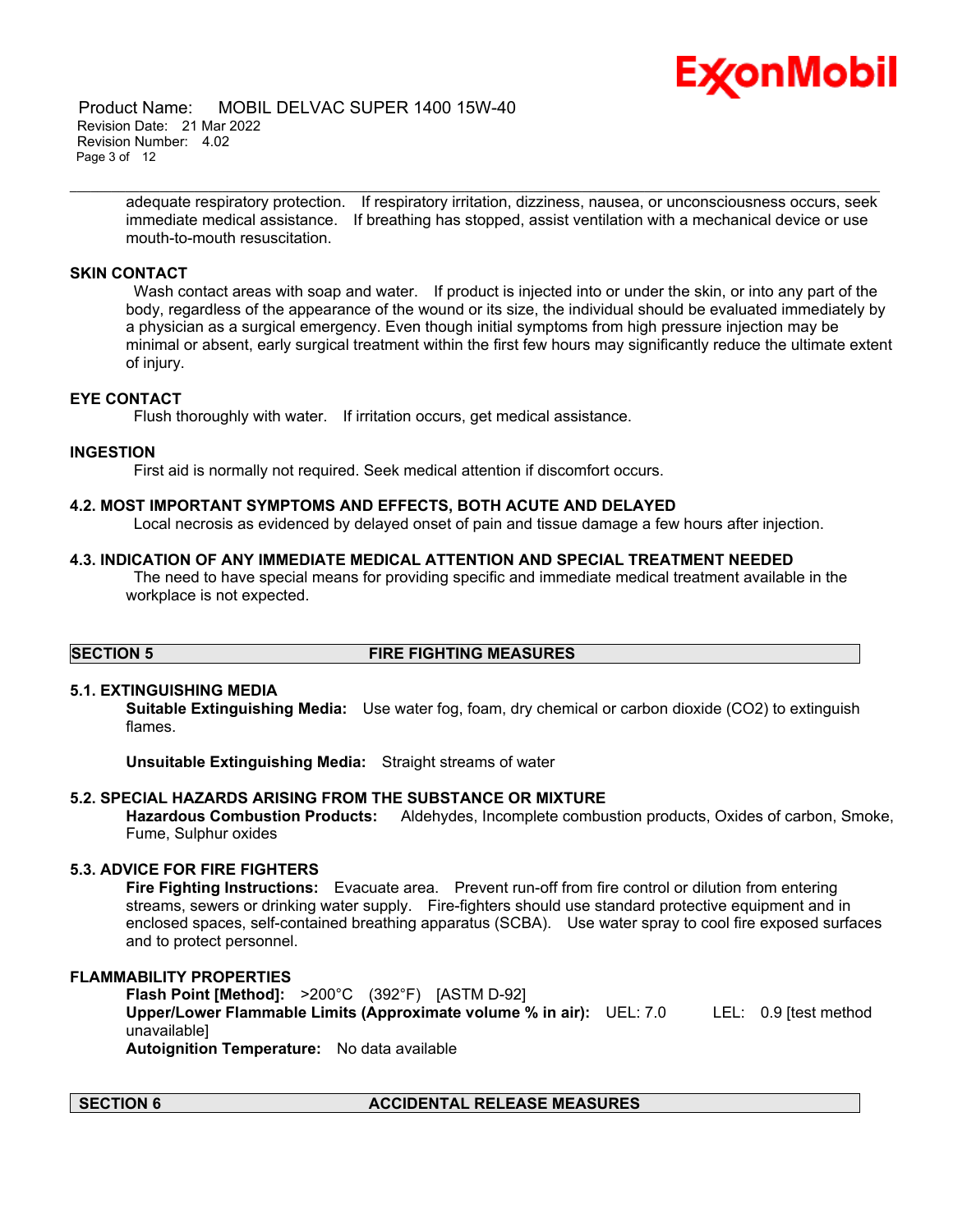

 Product Name: MOBIL DELVAC SUPER 1400 15W-40 Revision Date: 21 Mar 2022 Revision Number: 4.02 Page 4 of 12

# **6.1. PERSONAL PRECAUTIONS, PROTECTIVE EQUIPMENT AND EMERGENCY PROCEDURES**

# **NOTIFICATION PROCEDURES**

In the event of a spill or accidental release, notify relevant authorities in accordance with all applicable regulations.

\_\_\_\_\_\_\_\_\_\_\_\_\_\_\_\_\_\_\_\_\_\_\_\_\_\_\_\_\_\_\_\_\_\_\_\_\_\_\_\_\_\_\_\_\_\_\_\_\_\_\_\_\_\_\_\_\_\_\_\_\_\_\_\_\_\_\_\_\_\_\_\_\_\_\_\_\_\_\_\_\_\_\_\_\_\_\_\_\_\_\_\_\_\_\_\_\_\_\_\_\_\_\_\_\_\_\_\_\_\_\_\_\_\_\_\_\_

# **PROTECTIVE MEASURES**

Avoid contact with spilled material. See Section 5 for fire fighting information. See the Hazard Identification Section for Significant Hazards. See Section 4 for First Aid Advice. See Section 8 for advice on the minimum requirements for personal protective equipment. Additional protective measures may be necessary, depending on the specific circumstances and/or the expert judgment of the emergency responders.

For emergency responders: Respiratory protection: respiratory protection will be necessary only in special cases, e.g., formation of mists. Half-face or full-face respirator with filter(s) for dust/organic vapor or Self Contained Breathing Apparatus (SCBA) can be used depending on the size of spill and potential level of exposure. If the exposure cannot be completely characterized or an oxygen deficient atmosphere is possible or anticipated, SCBA is recommended. Work gloves that are resistant to hydrocarbons are recommended. Gloves made of polyvinyl acetate (PVA) are not water-resistant and are not suitable for emergency use. Chemical goggles are recommended if splashes or contact with eyes is possible. Small spills: normal antistatic work clothes are usually adequate. Large spills: full body suit of chemical resistant, antistatic material is recommended.

# **6.2. ENVIRONMENTAL PRECAUTIONS**

Large Spills: Dyke far ahead of liquid spill for later recovery and disposal. Prevent entry into waterways, sewers, basements or confined areas.

# **6.3. METHODS AND MATERIAL FOR CONTAINMENT AND CLEANING UP**

**Land Spill:** Stop leak if you can do so without risk. Recover by pumping or with suitable absorbent.

**Water Spill:** Stop leak if you can do so without risk. Confine the spill immediately with booms. Warn other shipping. Remove from the surface by skimming or with suitable absorbents. Seek the advice of a specialist before using dispersants.

Water spill and land spill recommendations are based on the most likely spill scenario for this material; however, geographic conditions, wind, temperature, (and in the case of a water spill) wave and current direction and speed may greatly influence the appropriate action to be taken. For this reason, local experts should be consulted. Note: Local regulations may prescribe or limit action to be taken.

#### **6.4. REFERENCES TO OTHER SECTIONS**

See Sections 8 and 13.

# **SECTION 7 HANDLING AND STORAGE**

# **7.1. PRECAUTIONS FOR SAFE HANDLING**

Avoid contact with used product. Prevent small spills and leakage to avoid slip hazard. Material can accumulate static charges which may cause an electrical spark (ignition source). When the material is handled in bulk, an electrical spark could ignite any flammable vapors from liquids or residues that may be present (e.g., during switch-loading operations). Use proper bonding and/or earthing procedures. However, bonding and earthing may not eliminate the hazard from static accumulation. Consult local applicable standards for guidance.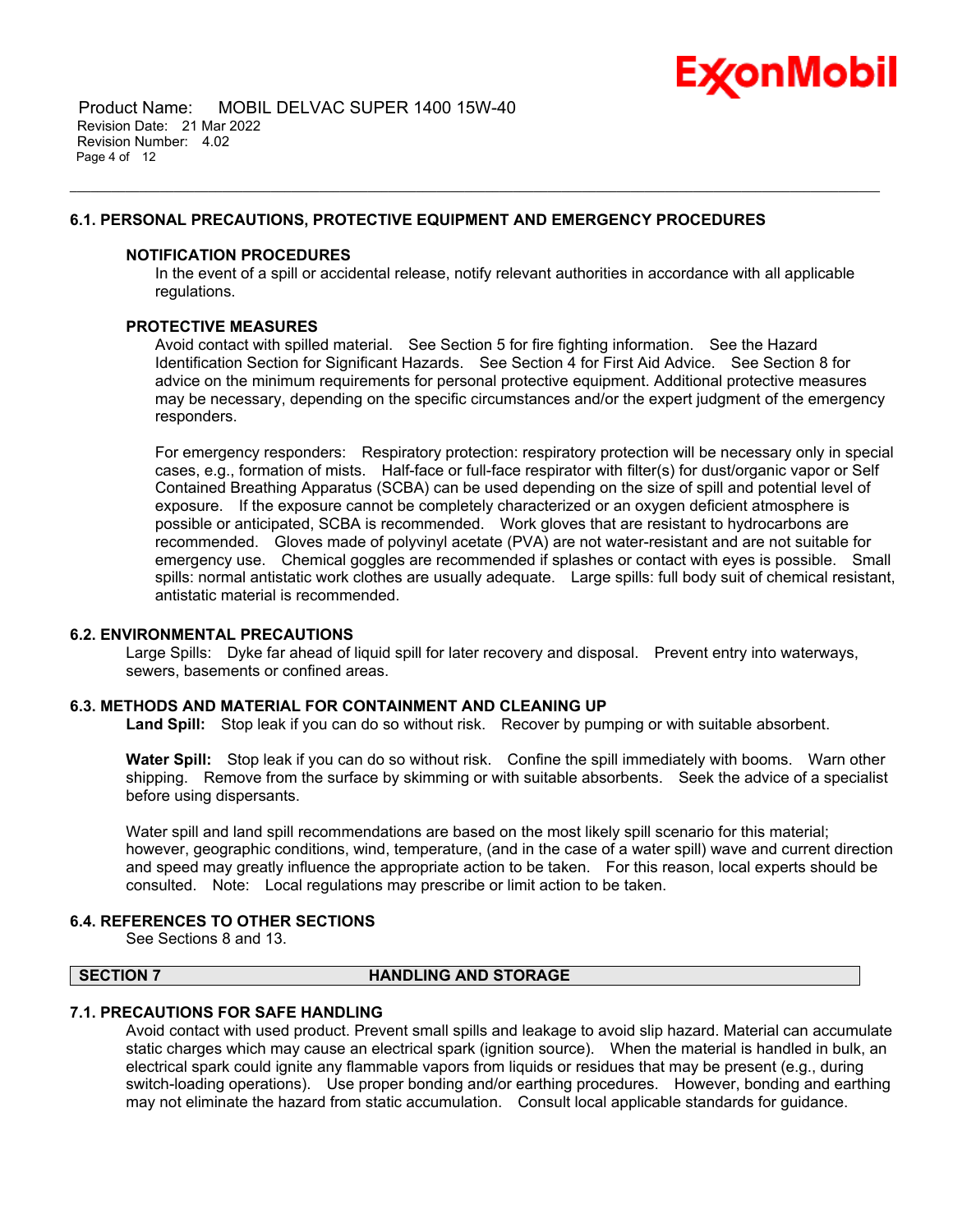

 Product Name: MOBIL DELVAC SUPER 1400 15W-40 Revision Date: 21 Mar 2022 Revision Number: 4.02 Page 5 of 12

> Additional references include American Petroleum Institute 2003 (Protection Against Ignitions Arising out of Static, Lightning and Stray Currents) or National Fire Protection Agency 77 (Recommended Practice on Static Electricity) or CENELEC CLC/TR 50404 (Electrostatics - Code of practice for the avoidance of hazards due to static electricity).

\_\_\_\_\_\_\_\_\_\_\_\_\_\_\_\_\_\_\_\_\_\_\_\_\_\_\_\_\_\_\_\_\_\_\_\_\_\_\_\_\_\_\_\_\_\_\_\_\_\_\_\_\_\_\_\_\_\_\_\_\_\_\_\_\_\_\_\_\_\_\_\_\_\_\_\_\_\_\_\_\_\_\_\_\_\_\_\_\_\_\_\_\_\_\_\_\_\_\_\_\_\_\_\_\_\_\_\_\_\_\_\_\_\_\_\_\_

**Static Accumulator:** This material is a static accumulator.

# **7.2. CONDITIONS FOR SAFE STORAGE, INCLUDING ANY INCOMPATIBILITIES**

The type of container used to store the material may affect static accumulation and dissipation. Do not store in open or unlabelled containers.

# **7.3. SPECIFIC END USES**

Section 1 informs about identified end-uses. No industrial or sector specific guidance available.

# **SECTION 8 EXPOSURE CONTROLS / PERSONAL PROTECTION**

# **8.1. CONTROL PARAMETERS**

**Exposure limits/standards for materials that can be formed when handling this product:** When mists/aerosols can occur the following is recommended:  $5 \text{ mg/m}^3$  - ACGIH TLV (inhalable fraction).

Note: Information about recommended monitoring procedures can be obtained from the relevant agency(ies)/institute(s):

IE **Im Health and Safety Executive (HSE)**<br>UK Health and Safety Executive (HSE) Health and Safety Executive (HSE)

# **8.2. EXPOSURE CONTROLS**

# **ENGINEERING CONTROLS**

The level of protection and types of controls necessary will vary depending upon potential exposure conditions. Control measures to consider:

No special requirements under ordinary conditions of use and with adequate ventilation.

# **PERSONAL PROTECTION**

Personal protective equipment selections vary based on potential exposure conditions such as applications, handling practices, concentration and ventilation. Information on the selection of protective equipment for use with this material, as provided below, is based upon intended, normal usage.

**Respiratory Protection:** If engineering controls do not maintain airborne contaminant concentrations at a level which is adequate to protect worker health, an approved respirator may be appropriate. Respirator selection, use, and maintenance must be in accordance with regulatory requirements, if applicable. Types of respirators to be considered for this material include:

No special requirements under ordinary conditions of use and with adequate ventilation.

For high airborne concentrations, use an approved supplied-air respirator, operated in positive pressure mode. Supplied air respirators with an escape bottle may be appropriate when oxygen levels are inadequate,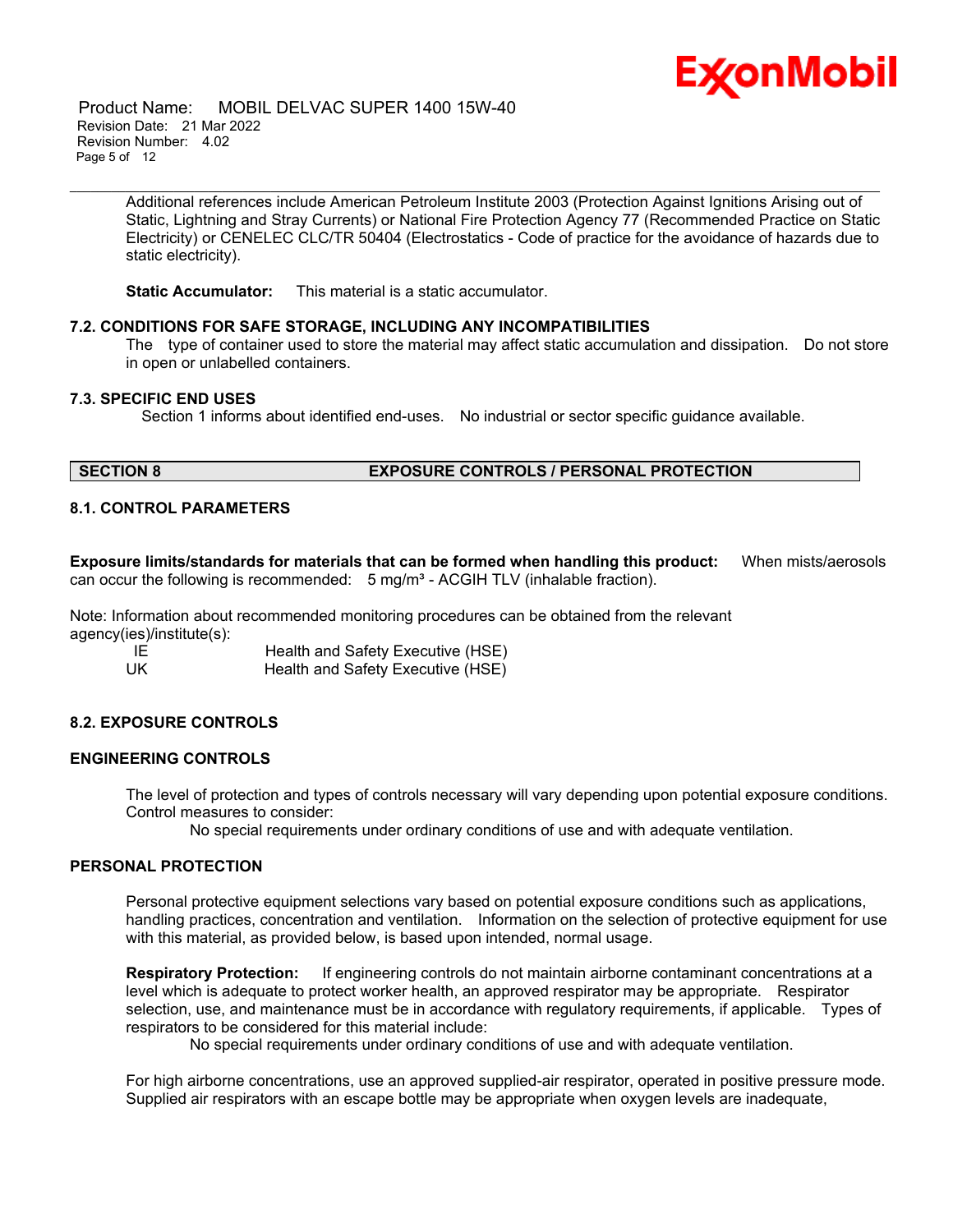

 Product Name: MOBIL DELVAC SUPER 1400 15W-40 Revision Date: 21 Mar 2022 Revision Number: 4.02 Page 6 of 12

gas/vapour warning properties are poor, or if air purifying filter capacity/rating may be exceeded.

\_\_\_\_\_\_\_\_\_\_\_\_\_\_\_\_\_\_\_\_\_\_\_\_\_\_\_\_\_\_\_\_\_\_\_\_\_\_\_\_\_\_\_\_\_\_\_\_\_\_\_\_\_\_\_\_\_\_\_\_\_\_\_\_\_\_\_\_\_\_\_\_\_\_\_\_\_\_\_\_\_\_\_\_\_\_\_\_\_\_\_\_\_\_\_\_\_\_\_\_\_\_\_\_\_\_\_\_\_\_\_\_\_\_\_\_\_

**Hand Protection:** Any specific glove information provided is based on published literature and glove manufacturer data. Glove suitability and breakthrough time will differ depending on the specific use conditions. Contact the glove manufacturer for specific advice on glove selection and breakthrough times for your use conditions. Inspect and replace worn or damaged gloves. The types of gloves to be considered for this material include:

No protection is ordinarily required under normal conditions of use.

**Eye Protection:** If contact is likely, safety glasses with side shields are recommended.

**Skin and Body Protection:** Any specific clothing information provided is based on published literature or manufacturer data. The types of clothing to be considered for this material include:

No skin protection is ordinarily required under normal conditions of use. In accordance with good industrial hygiene practices, precautions should be taken to avoid skin contact.

**Specific Hygiene Measures:** Always observe good personal hygiene measures, such as washing after handling the material and before eating, drinking, and/or smoking. Routinely wash work clothing and protective equipment to remove contaminants. Discard contaminated clothing and footwear that cannot be cleaned. Practice good housekeeping.

# **ENVIRONMENTAL CONTROLS**

Comply with applicable environmental regulations limiting discharge to air, water and soil. Protect the environment by applying appropriate control measures to prevent or limit emissions.

# **SECTION 9 PHYSICAL AND CHEMICAL PROPERTIES**

**Note: Physical and chemical properties are provided for safety, health and environmental considerations only and may not fully represent product specifications. Contact the Supplier for additional information.**

# **9.1. INFORMATION ON BASIC PHYSICAL AND CHEMICAL PROPERTIES**

| <b>Physical State:</b> Liquid                                                                   |
|-------------------------------------------------------------------------------------------------|
| <b>Colour:</b> Amber                                                                            |
| <b>Odour:</b> Characteristic                                                                    |
| <b>Odour Threshold:</b> No data available                                                       |
| <b>pH:</b> Not technically feasible                                                             |
| <b>Melting Point:</b> Not technically feasible                                                  |
| <b>Freezing Point:</b> No data available                                                        |
| Initial Boiling Point / and Boiling Range:<br>> 316°C (600°F) [test method unavailable]         |
| <b>Flash Point [Method]:</b> $>200^{\circ}$ C (392°F) [ASTM D-92]                               |
| <b>Evaporation Rate (n-butyl acetate = 1):</b> No data available                                |
| <b>Flammability (Solid, Gas):</b> Not technically feasible                                      |
| Upper/Lower Flammable Limits (Approximate volume % in air): UEL: 7.0<br>LEL: $0.9$ [test method |
| unavailable                                                                                     |
| <b>Vapour Pressure:</b> $\leq 0.013$ kPa (0.1 mm Hg) at 20 °C [test method unavailable]         |
| Vapour Density (Air = 1): $> 2$ at 101 kPa [test method unavailable]                            |
| <b>Relative Density (at 15 °C):</b> 0.869 [ASTM D4052]                                          |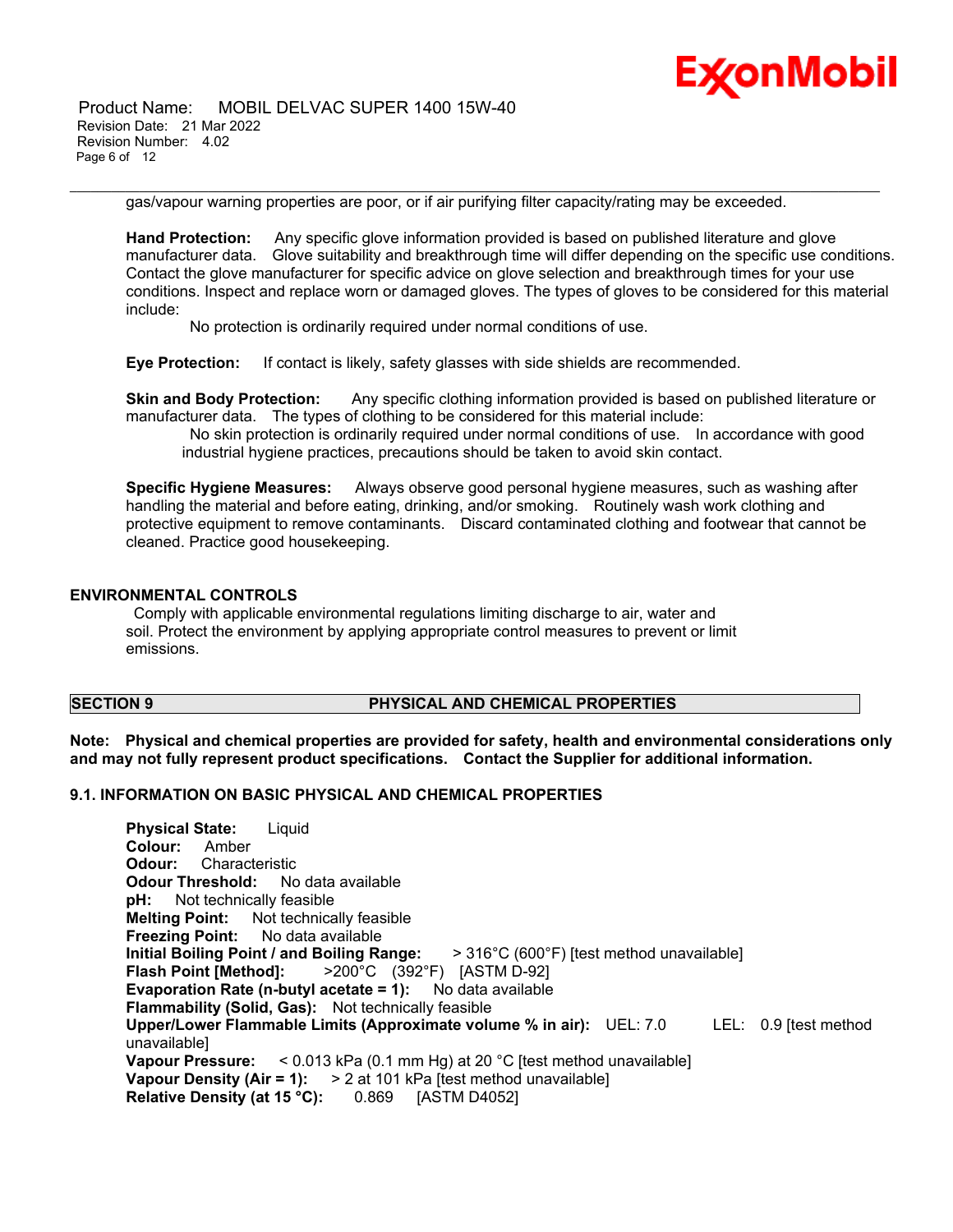

 Product Name: MOBIL DELVAC SUPER 1400 15W-40 Revision Date: 21 Mar 2022 Revision Number: 4.02 Page 7 of 12

> **Solubility(ies): water** Negligible **Partition coefficient (n-Octanol/Water Partition Coefficient):** > 3.5 [test method unavailable] **Autoignition Temperature:** No data available **Decomposition Temperature:** No data available **Viscosity:** 110.2 cSt (110.2 mm2/sec) at 40°C | >14 cSt (14 mm2/sec) at 100°C [ASTM D 445] **Explosive Properties:** None **Oxidizing Properties:** None

\_\_\_\_\_\_\_\_\_\_\_\_\_\_\_\_\_\_\_\_\_\_\_\_\_\_\_\_\_\_\_\_\_\_\_\_\_\_\_\_\_\_\_\_\_\_\_\_\_\_\_\_\_\_\_\_\_\_\_\_\_\_\_\_\_\_\_\_\_\_\_\_\_\_\_\_\_\_\_\_\_\_\_\_\_\_\_\_\_\_\_\_\_\_\_\_\_\_\_\_\_\_\_\_\_\_\_\_\_\_\_\_\_\_\_\_\_

# **9.2. OTHER INFORMATION**

**Pour Point:** -27°C (-17°F) [ASTM D97] **DMSO Extract (mineral oil only), IP-346:** < 3 %wt

# **SECTION 10 STABILITY AND REACTIVITY**

**10.1. REACTIVITY:** See sub-sections below.

**10.2. CHEMICAL STABILITY:** Material is stable under normal conditions.

**10.3. POSSIBILITY OF HAZARDOUS REACTIONS:** Hazardous polymerization will not occur.

**10.4. CONDITIONS TO AVOID:** Excessive heat. High energy sources of ignition.

**10.5. INCOMPATIBLE MATERIALS:** Strong oxidisers

**10.6. HAZARDOUS DECOMPOSITION PRODUCTS:** Material does not decompose at ambient temperatures.

# **SECTION 11 TOXICOLOGICAL INFORMATION**

# **11.1. INFORMATION ON TOXICOLOGICAL EFFECTS**

| <b>Hazard Class</b>                                               | <b>Conclusion / Remarks</b>                                                                      |  |
|-------------------------------------------------------------------|--------------------------------------------------------------------------------------------------|--|
| <b>Inhalation</b>                                                 |                                                                                                  |  |
| Acute Toxicity: No end point data for<br>material.                | Minimally Toxic. Based on assessment of the components.                                          |  |
| Irritation: No end point data for material.                       | Negligible hazard at ambient/normal handling temperatures.                                       |  |
| Ingestion                                                         |                                                                                                  |  |
| Acute Toxicity: No end point data for<br>material.                | Minimally Toxic. Based on assessment of the components.                                          |  |
| <b>Skin</b>                                                       |                                                                                                  |  |
| Acute Toxicity: No end point data for<br>material.                | Minimally Toxic. Based on assessment of the components.                                          |  |
| Skin Corrosion/Irritation: No end point data<br>lfor material.    | Negligible irritation to skin at ambient temperatures. Based on<br>assessment of the components. |  |
| Eye                                                               |                                                                                                  |  |
| Serious Eye Damage/Irritation: No end point<br>data for material. | May cause mild, short-lasting discomfort to eyes. Based on<br>assessment of the components.      |  |
| <b>Sensitisation</b>                                              |                                                                                                  |  |
| Respiratory Sensitization: No end point data                      | Not expected to be a respiratory sensitizer.                                                     |  |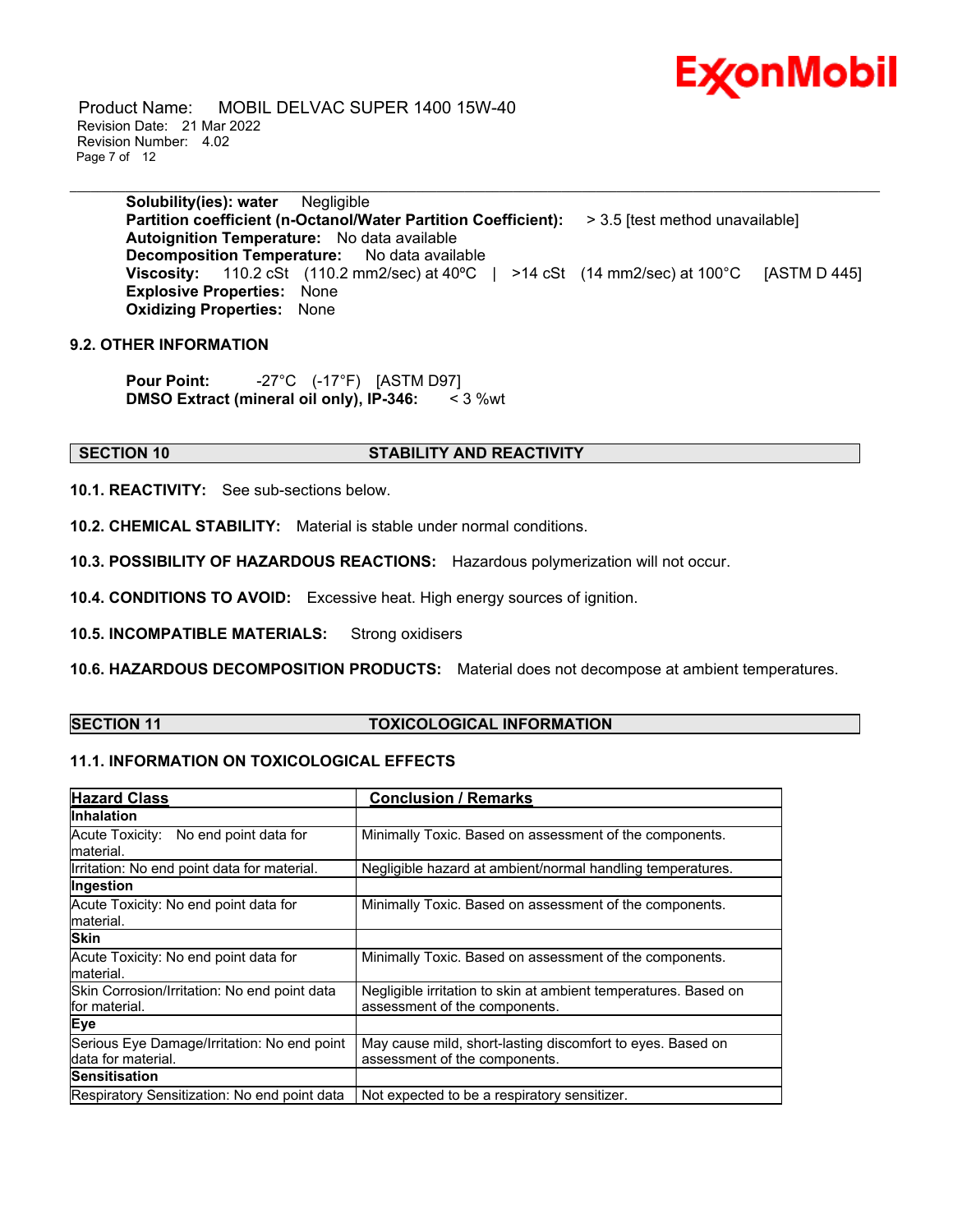

 Product Name: MOBIL DELVAC SUPER 1400 15W-40 Revision Date: 21 Mar 2022 Revision Number: 4.02 Page 8 of 12

| for material.                                 |                                                                                                       |
|-----------------------------------------------|-------------------------------------------------------------------------------------------------------|
| Skin Sensitization: No end point data for     | Not expected to be a skin sensitizer. Based on assessment of the                                      |
| material.                                     | components.                                                                                           |
| <b>Aspiration:</b> Data available.            | Not expected to be an aspiration hazard.<br>Based on physico-<br>chemical properties of the material. |
| Germ Cell Mutagenicity: No end point data     | Not expected to be a germ cell mutagen. Based on assessment of                                        |
| for material.                                 | the components.                                                                                       |
| <b>Carcinogenicity:</b> No end point data for | Not expected to cause cancer. Based on assessment of the                                              |
| material.                                     | components.                                                                                           |
| Reproductive Toxicity: No end point data      | Not expected to be a reproductive toxicant. Based on assessment                                       |
| for material.                                 | of the components.                                                                                    |
| Lactation: No end point data for material.    | Not expected to cause harm to breast-fed children.                                                    |
| Specific Target Organ Toxicity (STOT)         |                                                                                                       |
| Single Exposure: No end point data for        | Not expected to cause organ damage from a single exposure.                                            |
| material.                                     |                                                                                                       |
| Repeated Exposure: No end point data for      | Not expected to cause organ damage from prolonged or repeated                                         |
| material.                                     | exposure. Based on assessment of the components.                                                      |

\_\_\_\_\_\_\_\_\_\_\_\_\_\_\_\_\_\_\_\_\_\_\_\_\_\_\_\_\_\_\_\_\_\_\_\_\_\_\_\_\_\_\_\_\_\_\_\_\_\_\_\_\_\_\_\_\_\_\_\_\_\_\_\_\_\_\_\_\_\_\_\_\_\_\_\_\_\_\_\_\_\_\_\_\_\_\_\_\_\_\_\_\_\_\_\_\_\_\_\_\_\_\_\_\_\_\_\_\_\_\_\_\_\_\_\_\_

# **OTHER INFORMATION**

# **For the product itself:**

Diesel engine oils: Not carcinogenic in animals tests. Used and unused diesel engine oils did not produce any carcinogenic effects in chronic mouse skin painting studies. Oils that are used in gasoline engines may become hazardous and display the following properties: Carcinogenic in animal tests. Caused mutations in vitro. Possible allergen and photoallergen. Contains polycyclic aromatic compounds (PAC) from combustion products of gasoline and/or thermal degradation products.

#### **Contains:**

Base oil severely refined: Not carcinogenic in animal studies. Representative material passes IP-346, Modified Ames test, and/or other screening tests. Dermal and inhalation studies showed minimal effects; lung non-specific infiltration of immune cells, oil deposition and minimal granuloma formation. Not sensitising in test animals.

# **SECTION 12 ECOLOGICAL INFORMATION**

The information given is based on data for the material, components of the material, or for similar materials, through the application of bridging principals.

# **12.1. TOXICITY**

Material -- Not expected to be harmful to aquatic organisms.

# **12.2. PERSISTENCE AND DEGRADABILITY**

#### **Biodegradation:**

Base oil component -- Expected to be inherently biodegradable

# **12.3. BIOACCUMULATIVE POTENTIAL**

 Base oil component -- Has the potential to bioaccumulate, however metabolism or physical properties may reduce the bioconcentration or limit bioavailability.

# **12.4. MOBILITY IN SOIL**

 Base oil component -- Low solubility and floats and is expected to migrate from water to the land. Expected to partition to sediment and wastewater solids.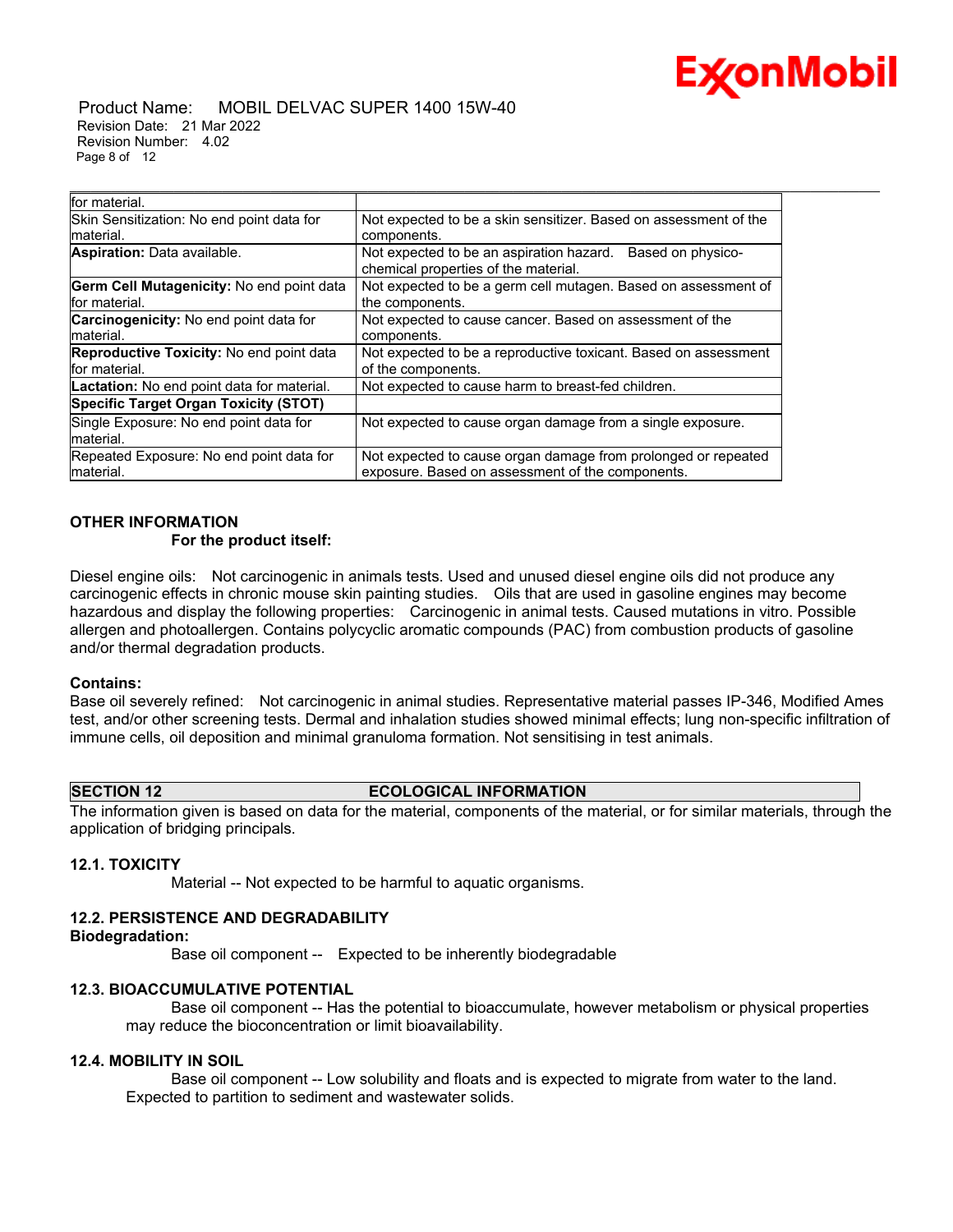

 Product Name: MOBIL DELVAC SUPER 1400 15W-40 Revision Date: 21 Mar 2022 Revision Number: 4.02 Page 9 of 12

# **12.5. PERSISTENCE, BIOACCUMULATION AND TOXICITY FOR SUBSTANCE(S)**

Material does not meet the Reach Annex XIII criteria for PBT or vPvB.

# **12.6. OTHER ADVERSE EFFECTS**

No adverse effects are expected.

# **SECTION 13 DISPOSAL CONSIDERATIONS**

\_\_\_\_\_\_\_\_\_\_\_\_\_\_\_\_\_\_\_\_\_\_\_\_\_\_\_\_\_\_\_\_\_\_\_\_\_\_\_\_\_\_\_\_\_\_\_\_\_\_\_\_\_\_\_\_\_\_\_\_\_\_\_\_\_\_\_\_\_\_\_\_\_\_\_\_\_\_\_\_\_\_\_\_\_\_\_\_\_\_\_\_\_\_\_\_\_\_\_\_\_\_\_\_\_\_\_\_\_\_\_\_\_\_\_\_\_

Disposal recommendations based on material as supplied. Disposal must be in accordance with current applicable laws and regulations, and material characteristics at time of disposal.

# **13.1. WASTE TREATMENT METHODS**

Product is suitable for burning in an enclosed controlled burner for fuel value or disposal by supervised incineration at very high temperatures to prevent formation of undesirable combustion products. Protect the environment. Dispose of used oil at designated sites. Minimize skin contact. Do not mix used oils with solvents, brake fluids or coolants.

# **European Waste Code:** 13 02 05\*

NOTE: These codes are assigned based upon the most common uses for this material and may not reflect contaminants resulting from actual use. Waste producers need to assess the actual process used when generating the waste and its contaminants in order to assign the proper waste disposal code(s).

This material is considered as hazardous waste pursuant to The Hazardous Waste Regulations (HWR), and subject to the provisions of those Regulations.

**Empty Container Warning** Empty Container Warning (where applicable): Empty containers may contain residue and can be dangerous. Do not attempt to refill or clean containers without proper instructions. Empty drums should be completely drained and safely stored until appropriately reconditioned or disposed. Empty containers should be taken for recycling, recovery, or disposal through suitably qualified or licensed contractor and in accordance with governmental regulations. DO NOT PRESSURISE, CUT, WELD, BRAZE, SOLDER, DRILL, GRIND, OR EXPOSE SUCH CONTAINERS TO HEAT, FLAME, SPARKS, STATIC ELECTRICITY, OR OTHER SOURCES OF IGNITION. THEY MAY EXPLODE AND CAUSE INJURY OR DEATH.

# **SECTION 14 TRANSPORT INFORMATION**

**LAND (ADR/RID): 14.1-14.6** Not Regulated for Land Transport

**INLAND WATERWAYS (ADN): 14.1-14.6** Not Regulated for Inland Waterways Transport

**SEA (IMDG): 14.1-14.6** Not Regulated for Sea Transport according to IMDG-Code

**SEA (MARPOL 73/78 Convention - Annex II):**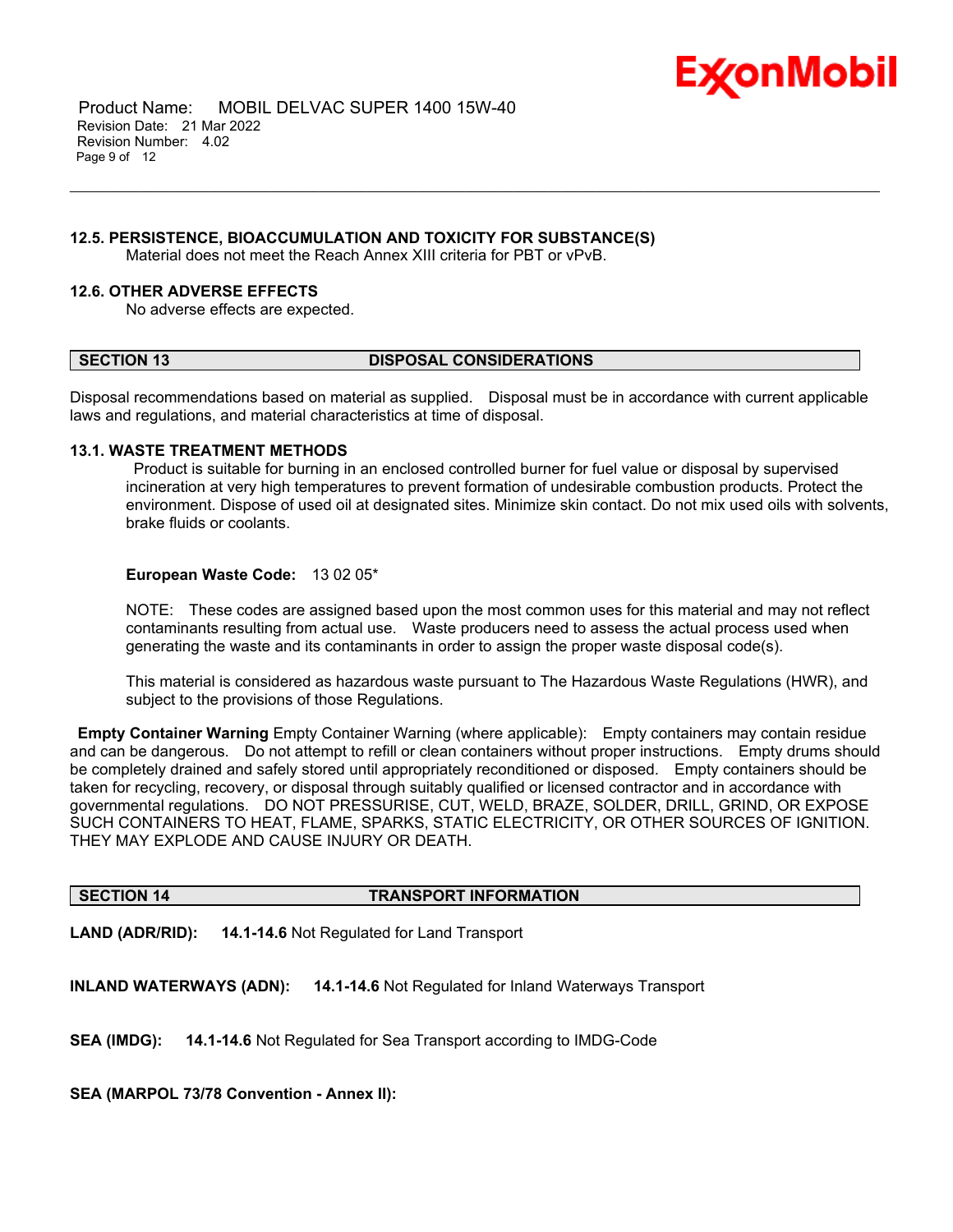

 Product Name: MOBIL DELVAC SUPER 1400 15W-40 Revision Date: 21 Mar 2022 Revision Number: 4.02 Page 10 of 12

#### **14.7. Transport in bulk according to Annex II of MARPOL 73/78 and the IBC Code** Not classified according to Annex II

\_\_\_\_\_\_\_\_\_\_\_\_\_\_\_\_\_\_\_\_\_\_\_\_\_\_\_\_\_\_\_\_\_\_\_\_\_\_\_\_\_\_\_\_\_\_\_\_\_\_\_\_\_\_\_\_\_\_\_\_\_\_\_\_\_\_\_\_\_\_\_\_\_\_\_\_\_\_\_\_\_\_\_\_\_\_\_\_\_\_\_\_\_\_\_\_\_\_\_\_\_\_\_\_\_\_\_\_\_\_\_\_\_\_\_\_\_

**AIR (IATA): 14.1-14.6** Not Regulated for Air Transport

# **SECTION 15 REGULATORY INFORMATION**

# **REGULATORY STATUS AND APPLICABLE LAWS AND REGULATIONS**

**Listed or exempt from listing/notification on the following chemical inventories :** AIIC, DSL, ENCS, IECSC, KECI, PICCS, TCSI, TSCA

# **15.1. SAFETY, HEALTH AND ENVIRONMENTAL REGULATIONS/LEGISLATION SPECIFIC FOR THE SUBSTANCE OR MIXTURE**

# **Applicable EU Directives and Regulations:**

 1907/2006 [... on the Registration, Evaluation, Authorisation and Restriction of Chemicals ... and amendments thereto] 1272/2008 [on classification, labelling and packaging of substances and mixtures.. and amendments thereto]

# **REACH Restrictions on the manufacturing, placing on the market and use of certain dangerous substances, mixtures and articles (Annex XVII):**

The following entries of Annex XVII may be considered for this product: None

# **15.2. CHEMICAL SAFETY ASSESSMENT**

**REACH Information:** A Chemical Safety Assessment has been carried out for one or more substances present in the material.

# **SECTION 16 OTHER INFORMATION**

**REFERENCES:** Sources of information used in preparing this SDS included one or more of the following: results from in house or supplier toxicology studies, CONCAWE Product Dossiers, publications from other trade associations, such as the EU Hydrocarbon Solvents REACH Consortium, U.S. HPV Program Robust Summaries, the EU IUCLID Data Base, U.S. NTP publications, and other sources, as appropriate.

# List of abbreviations and acronyms that could be (but not necessarily are) used in this safety data sheet:

| Acronym     | <b>Full text</b>                             |
|-------------|----------------------------------------------|
| N/A         | Not applicable                               |
| N/D         | Not determined                               |
| <b>NF</b>   | Not established                              |
| <b>VOC</b>  | Volatile Organic Compound                    |
| <b>AIIC</b> | Australian Inventory of Industrial Chemicals |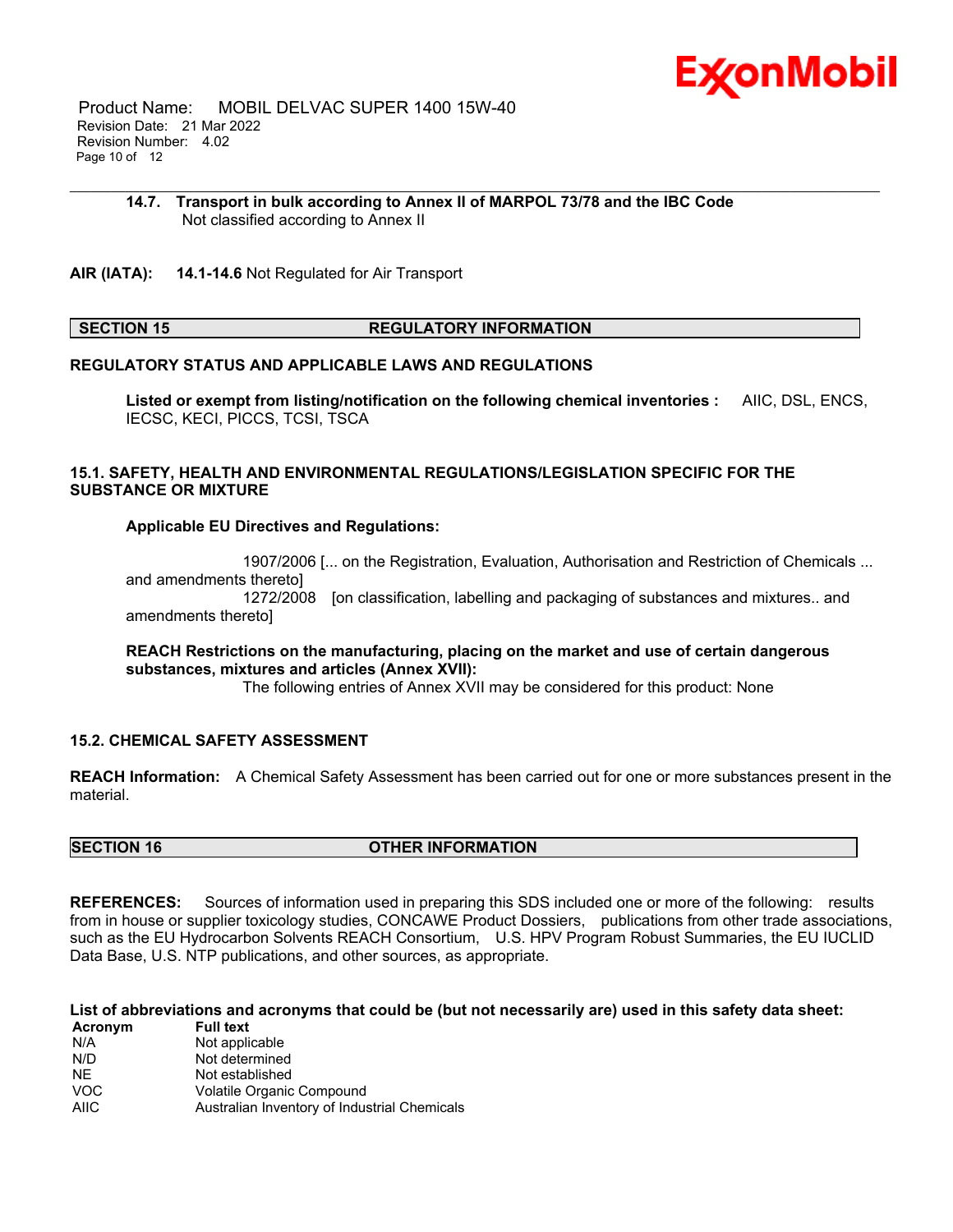

 Product Name: MOBIL DELVAC SUPER 1400 15W-40 Revision Date: 21 Mar 2022 Revision Number: 4.02 Page 11 of 12

| <b>AIHA WEEL</b> | American Industrial Hygiene Association Workplace Environmental Exposure Limits                  |
|------------------|--------------------------------------------------------------------------------------------------|
| <b>ASTM</b>      | ASTM International, originally known as the American Society for Testing and Materials (ASTM)    |
| DSL.             | Domestic Substance List (Canada)                                                                 |
| <b>EINECS</b>    | European Inventory of Existing Commercial Substances                                             |
| <b>ELINCS</b>    | European List of Notified Chemical Substances                                                    |
| <b>ENCS</b>      | Existing and new Chemical Substances (Japanese inventory)                                        |
| <b>IECSC</b>     | Inventory of Existing Chemical Substances in China                                               |
| KECI             | Korean Existing Chemicals Inventory                                                              |
| <b>NDSL</b>      | Non-Domestic Substances List (Canada)                                                            |
| <b>NZIOC</b>     | New Zealand Inventory of Chemicals                                                               |
| <b>PICCS</b>     | Philippine Inventory of Chemicals and Chemical Substances                                        |
| <b>TLV</b>       | Threshold Limit Value (American Conference of Governmental Industrial Hygienists)                |
| <b>TSCA</b>      | Toxic Substances Control Act (U.S. inventory)                                                    |
| <b>UVCB</b>      | Substances of Unknown or Variable composition, Complex reaction products or Biological materials |
| LC.              | Lethal Concentration                                                                             |
| LD.              | Lethal Dose                                                                                      |
| LL.              | Lethal Loading                                                                                   |
| EC.              | <b>Effective Concentration</b>                                                                   |
| EL.              | Effective Loading                                                                                |
| <b>NOEC</b>      | No Observable Effect Concentration                                                               |
| <b>NOELR</b>     | No Observable Effect Loading Rate                                                                |
|                  |                                                                                                  |

\_\_\_\_\_\_\_\_\_\_\_\_\_\_\_\_\_\_\_\_\_\_\_\_\_\_\_\_\_\_\_\_\_\_\_\_\_\_\_\_\_\_\_\_\_\_\_\_\_\_\_\_\_\_\_\_\_\_\_\_\_\_\_\_\_\_\_\_\_\_\_\_\_\_\_\_\_\_\_\_\_\_\_\_\_\_\_\_\_\_\_\_\_\_\_\_\_\_\_\_\_\_\_\_\_\_\_\_\_\_\_\_\_\_\_\_\_

# **KEY TO THE H-CODES CONTAINED IN SECTION 3 OF THIS DOCUMENT (for information only):**

[Acute Tox. 5 H303]: May be harmful if swallowed; Acute Tox Oral, Cat 5 Skin Irrit. 2 H315: Causes skin irritation; Skin Corr/Irritation, Cat 2 Eye Dam. 1 H318: Causes serious eye damage; Serious Eye Damage/Irr, Cat 1 [Aquatic Acute 2 H401]: Toxic to aquatic life; Acute Env Tox, Cat 2 Aquatic Chronic 2 H411: Toxic to aquatic life with long lasting effects; Chronic Env Tox, Cat 2

# **THIS SAFETY DATA SHEET CONTAINS THE FOLLOWING REVISIONS:**

No revision information

----------------------------------------------------------------------------------------------------------------------------------------------------- The information and recommendations contained herein are, to the best of ExxonMobil's knowledge and belief, accurate and reliable as of the date issued. You can contact ExxonMobil to insure that this document is the most current available from ExxonMobil. The information and recommendations are offered for the user's consideration and examination. It is the user's responsibility to satisfy itself that the product is suitable for the intended use. If buyer repackages this product, it is the user's responsibility to insure proper health, safety and other necessary information is included with and/or on the container. Appropriate warnings and safe-handling procedures should be provided to handlers and users. Alteration of this document is strictly prohibited. Except to the extent required by law, republication or retransmission of this document, in whole or in part, is not permitted. The term, "ExxonMobil" is used for convenience, and may include any one or more of ExxonMobil Chemical Company, Exxon Mobil Corporation, or any affiliates in which they directly or indirectly hold any interest.

-----------------------------------------------------------------------------------------------------------------------------------------------------

Internal Use Only MHC: 0B, 0B, 0, 0, 0, 0 **PPEC: A** 

DGN: 7040711XIE (1029764)